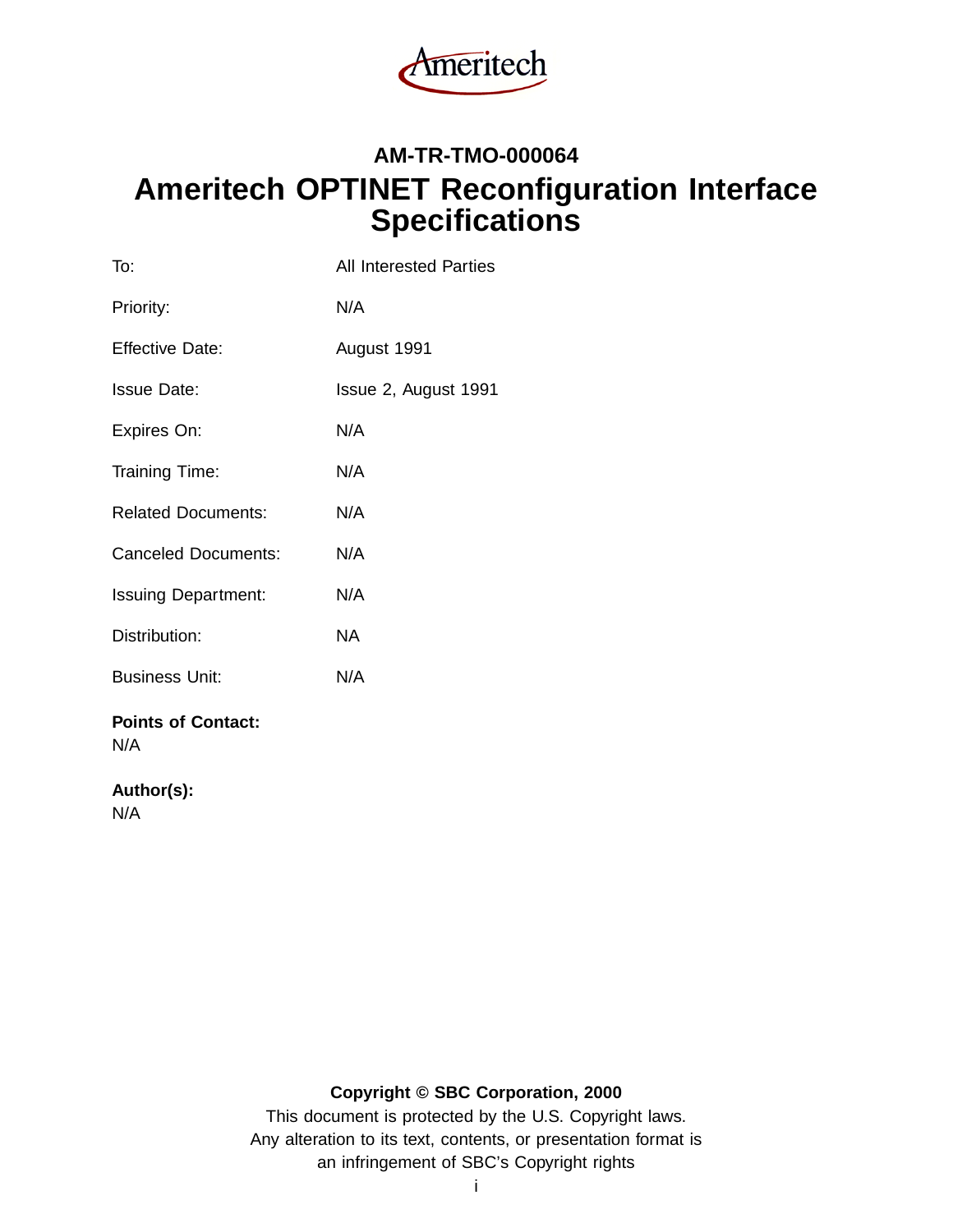|  | <b>SBC Practice</b> |
|--|---------------------|
|--|---------------------|

#### **Table of Contents**

| 1.                                 | Introduction               |                                                             |   |
|------------------------------------|----------------------------|-------------------------------------------------------------|---|
|                                    | 1.1.                       | Purpose and Scope                                           | 3 |
|                                    | 1.2.                       | <b>Reason for Revision</b>                                  | 3 |
| 2.                                 | <b>General Information</b> | 3                                                           |   |
|                                    | 2.1.                       | <b>General Service Description</b>                          | 3 |
|                                    | 2.2.                       | <b>Compatible Private Line and Special Access Services</b>  | 4 |
|                                    | 2.3.                       | <b>Customer Control Access</b>                              | 4 |
| 3.<br><b>Specific Requirements</b> |                            |                                                             | 5 |
|                                    | 3.1.                       | <b>Features and Functions</b>                               | 5 |
|                                    | 3.2.                       | Interfaces                                                  | 6 |
|                                    | 3.3.                       | <b>Customer Provided Equipment and Network Requirements</b> | 6 |

# **Copyright © SBC Service, Inc. 2000**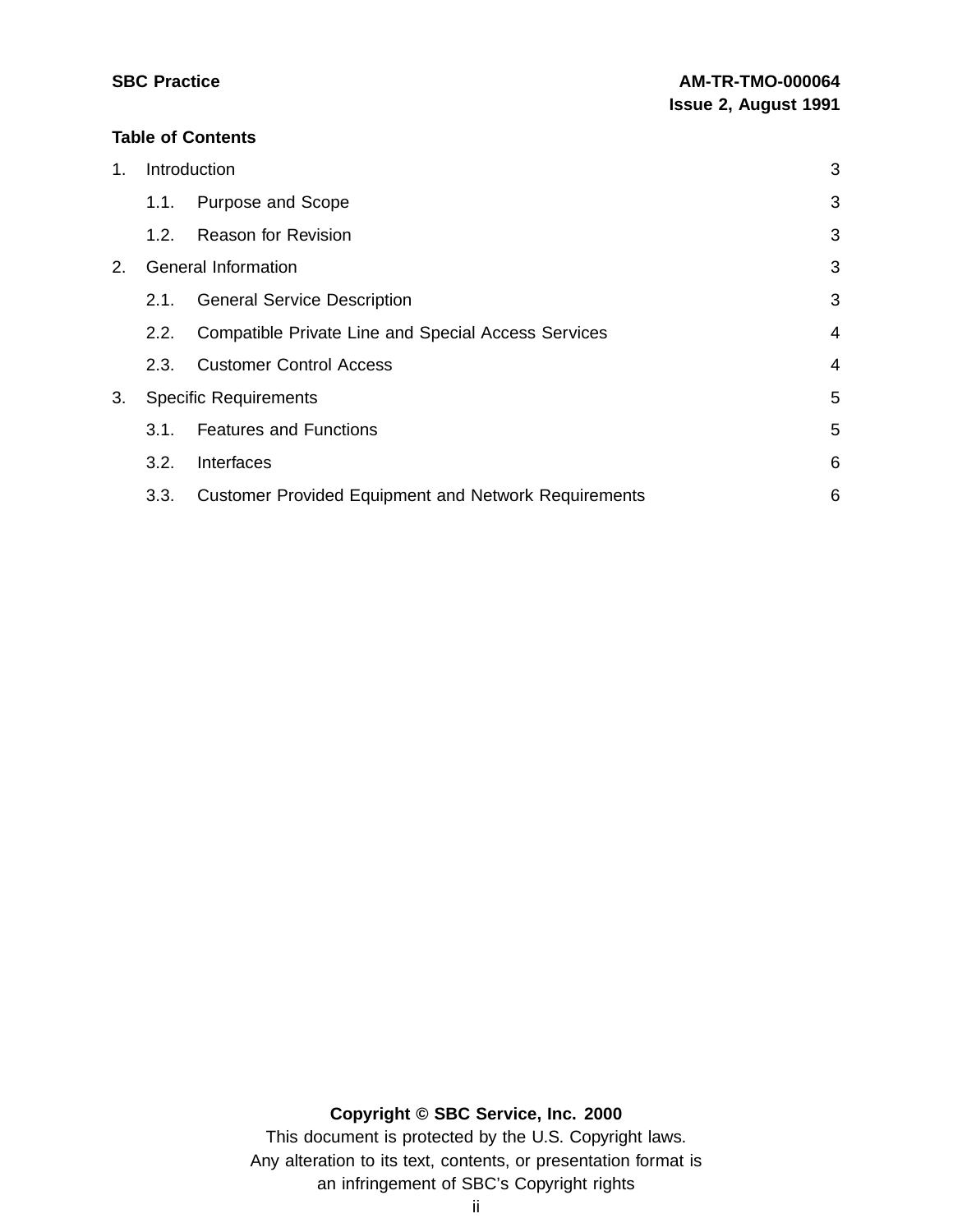# **TECHNICAL REFERENCE NOTICE**

This Technical Reference is published by Ameritech to inform the industry of Ameritech's preliminary view of the customer interface to the planned Ameritech OPTINET Reconfiguration Service (AORS).

Ameritech reserves the right to revise this document for any reason, including but not limited to, conformity with standards promulgated by various agencies, utilization of advances in the state of the technical areas, or the reflection of changes in the design of any equipment, techniques or procedures described or referred to herein.

**AMERITECH MAKES NO REPRESENTATION OR WARRANTY, EXPRESS OR IMPLIED, WITH RESPECT TO THE SUFFICIENCY, ACCURACY, OR UTILITY OF ANY INFORMATION OR OPINION CONTAINED HEREIN. AMERITECH EXPRESSLY ADVISES THAT ANY USE OF OR RELIANCE UPON THIS TECHNICAL REFERENCE IS AT THE RISK OF THE USER AND THAT AMERITECH SHALL NOT BE LIABLE FOR ANY DAMAGE OR INJURY IN-CURRED BY ANY PERSON ARISING OUT OF THE SUFFICIENCY, ACCURACY, OR UTILITY OF ANY INFORMATION OR OPINION CONTAINED HEREIN.**

This document is not to be construed as a suggestion to any manufacturer to modify or change any of its products, nor does this document represent any commitment by Ameritech or any Ameritech Operating Company (AOC), to purchase any product whether or not it provides the described characteristics.

Ameritech does not recommend products, and nothing contained herein is intended as a recommendation of any product to anyone.

Nothing contained herein shall be construed as conferring by implication, estoppel, or otherwise any license or right under any patent, whether or not the use of any information herein necessarily employs an invention of any existing or later issued patent.

Ameritech reserves the right not to offer any or all of these services and to withdraw any or all of them at any future time.

Document may be ordered from Ameritech by contacting the Document Order Center at (847) 248-4324.

#### **Copyright © SBC Service, Inc. 2000**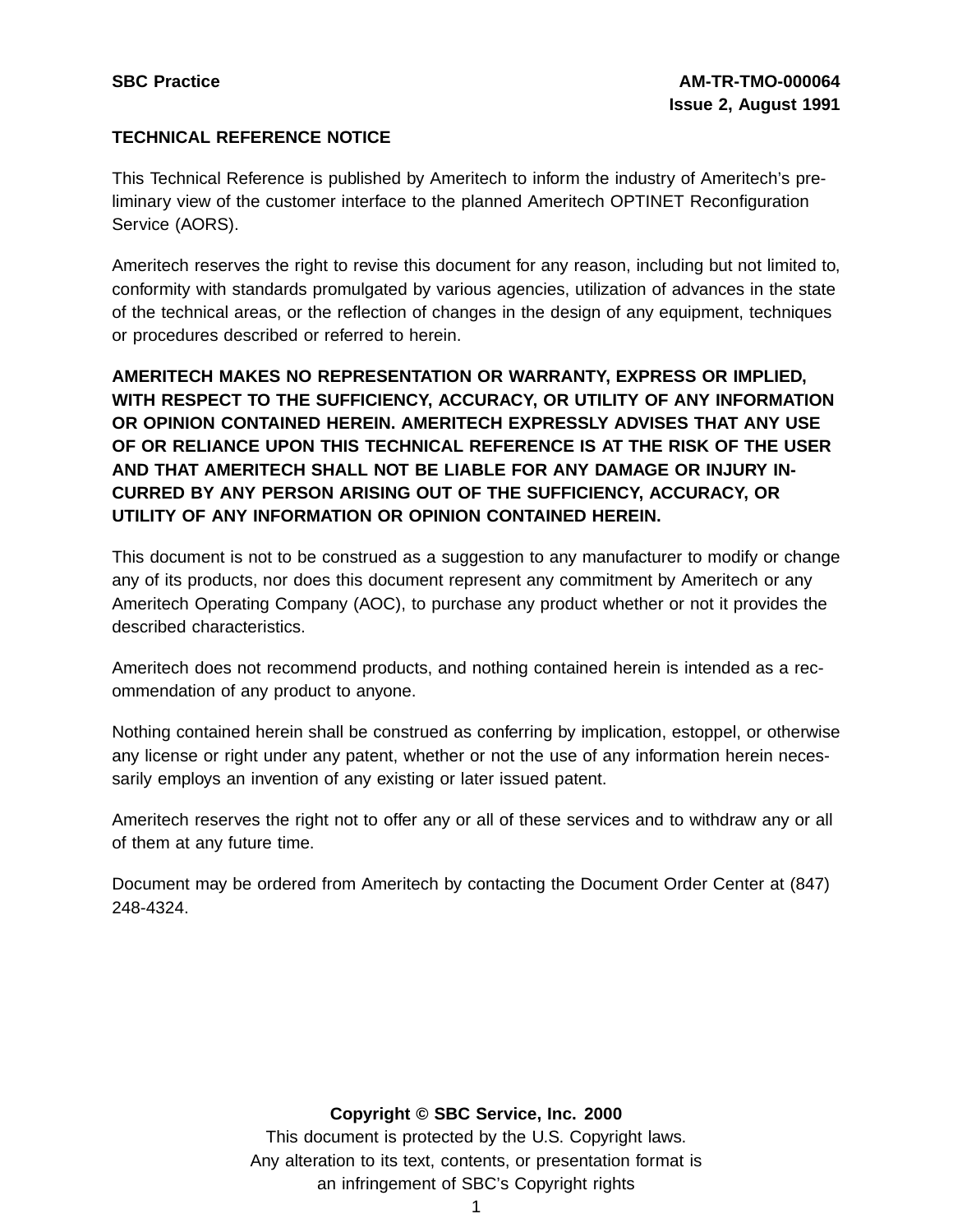# **Copyright © SBC Service, Inc. 2000**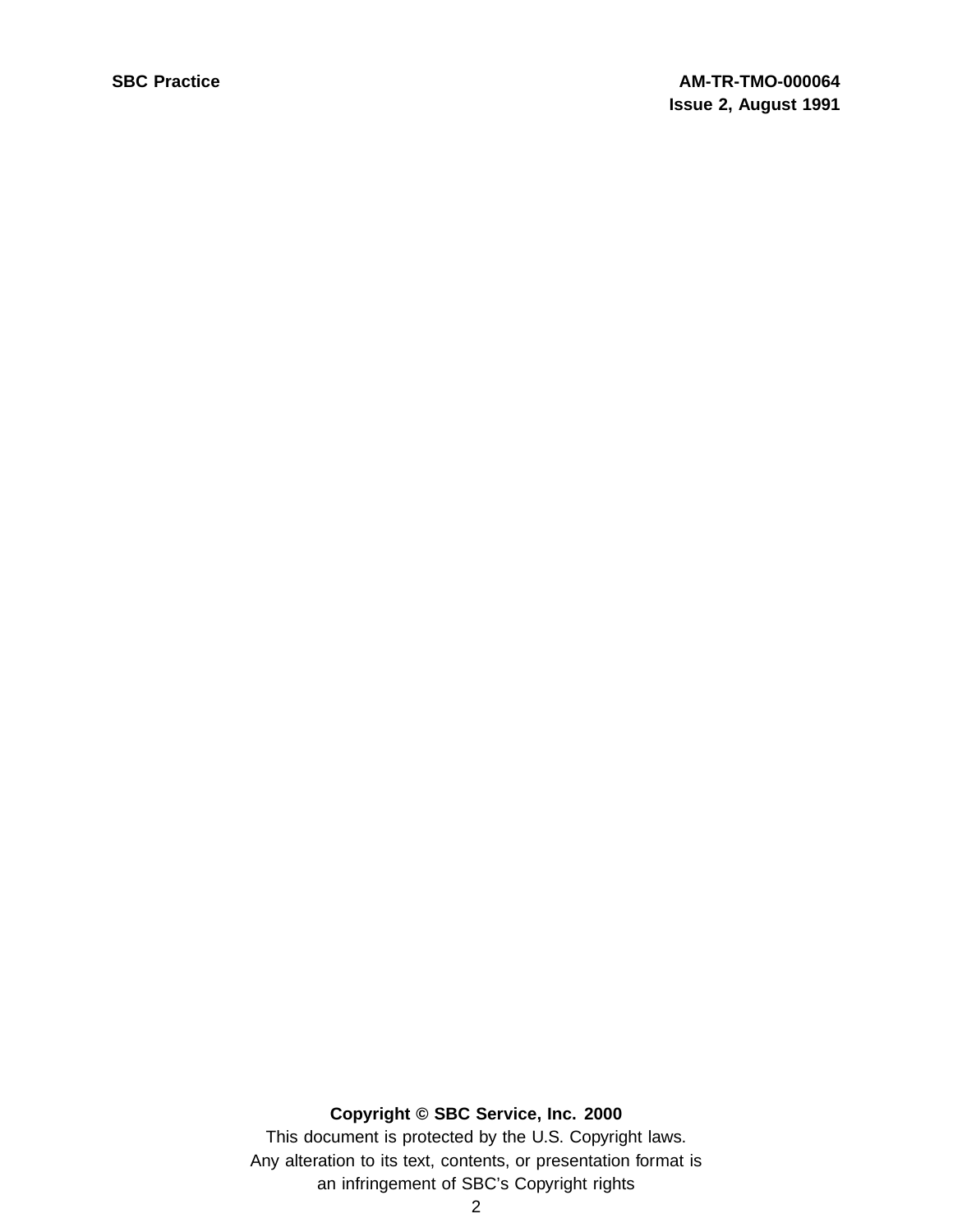# **1. Introduction**

# **1.1. Purpose and Scope**

This document describes Ameritech's OPTINET Reconfiguration service to be offered through a common interface. Included are the physical interface and protocol required to access this service as well as information regarding Private Line and Special access services over which customer control can be exerted.

# **1.2. Reason for Revision**

This document is being revised to reflect the correct name of the service (Ameritech OPTINET Reconfiguration Service) and to eliminate references to the Ameritech Operating Company packet network.

# **2. General Information**

# **2.1. General Service Description**

Ameritech OPTINET Reconfiguration Service (AORS) is an enhancement to leased Private Line and Special Access services which permits customers to exercise on-line control over the configuration of those services. This configuration capability is not available with all Telco Private Line and Special Access services.

# **Copyright © SBC Service, Inc. 2000**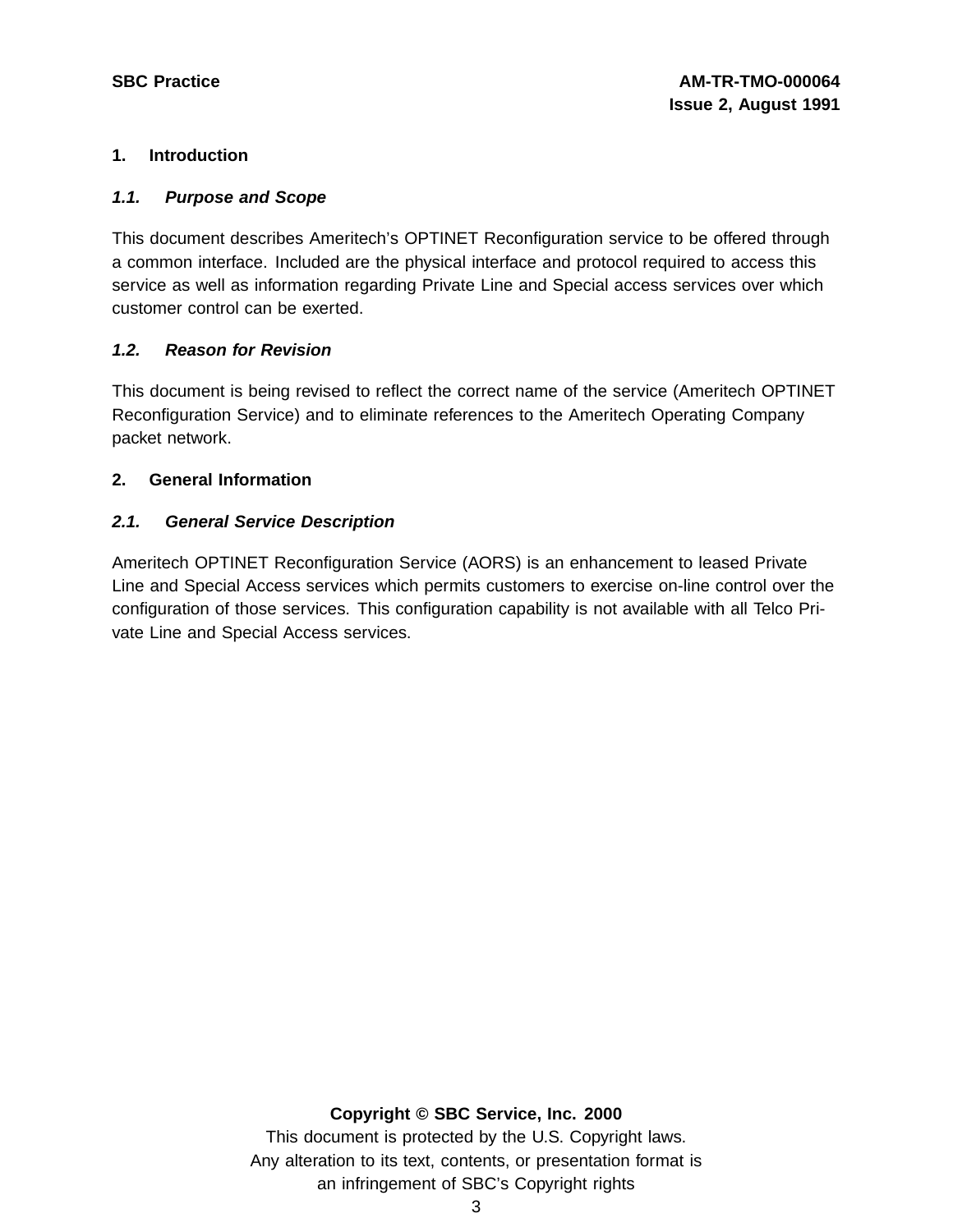# **2.2. Compatible Private Line and Special Access Services**

The following services offer the AORS enhancement as an option. The corresponding technical references describing the interfaces to these services are also listed.

| Voice Grade 2*<br>Voice Grade 3*<br>Voice Grade 4*<br>Voice Grade 5*<br>Voice Grade 6*<br>Voice Grade 7*<br>Voice Grade 8*<br>Voice Grade 9* | TR-NPL-000335 "Voice Grade Special<br>Access Service - Transmission<br>Parameter Limits and Interface<br>Combinations" |                                                                                                                                  |  |
|----------------------------------------------------------------------------------------------------------------------------------------------|------------------------------------------------------------------------------------------------------------------------|----------------------------------------------------------------------------------------------------------------------------------|--|
| Program Audio*                                                                                                                               |                                                                                                                        | TR-NPL-000337 "Program Audio<br>Special Access & Local Channel<br>Services"                                                      |  |
| OPTINET Base<br>Rate Data<br>Services*                                                                                                       |                                                                                                                        | TR-NPL-000341 "Digital Data Special<br>Access Service - Transmission<br>Parameter Limits and Interface<br>Combinations"          |  |
| High Capacity<br>Digital Services *                                                                                                          |                                                                                                                        | TR-NPL-000342 "High Capacity Digital<br>Special Access Service - Transmission<br>Parameter Limits and Interface<br>Combinations" |  |

Refer to Bellcore Technical Reference TR-TSY-000366, Section 3 for Compatibility Groupings.

\* - Services offered in Access Service tariffs. Like services with similar parameters are filed in the state private line tariffs.

# **2.3. Customer Control Access**

Customers will have the option of accessing the AORS crossconnect controller via dedicated or dial access links. The dial access interface will be via VT100 type terminal (or VT100 terminal emulation) into a dialback modem pool for routing to the AORS host. Multiple levels of security associated with the modem pools and host system will be present to insure the integrity of each customer's service.

# **Copyright © SBC Service, Inc. 2000**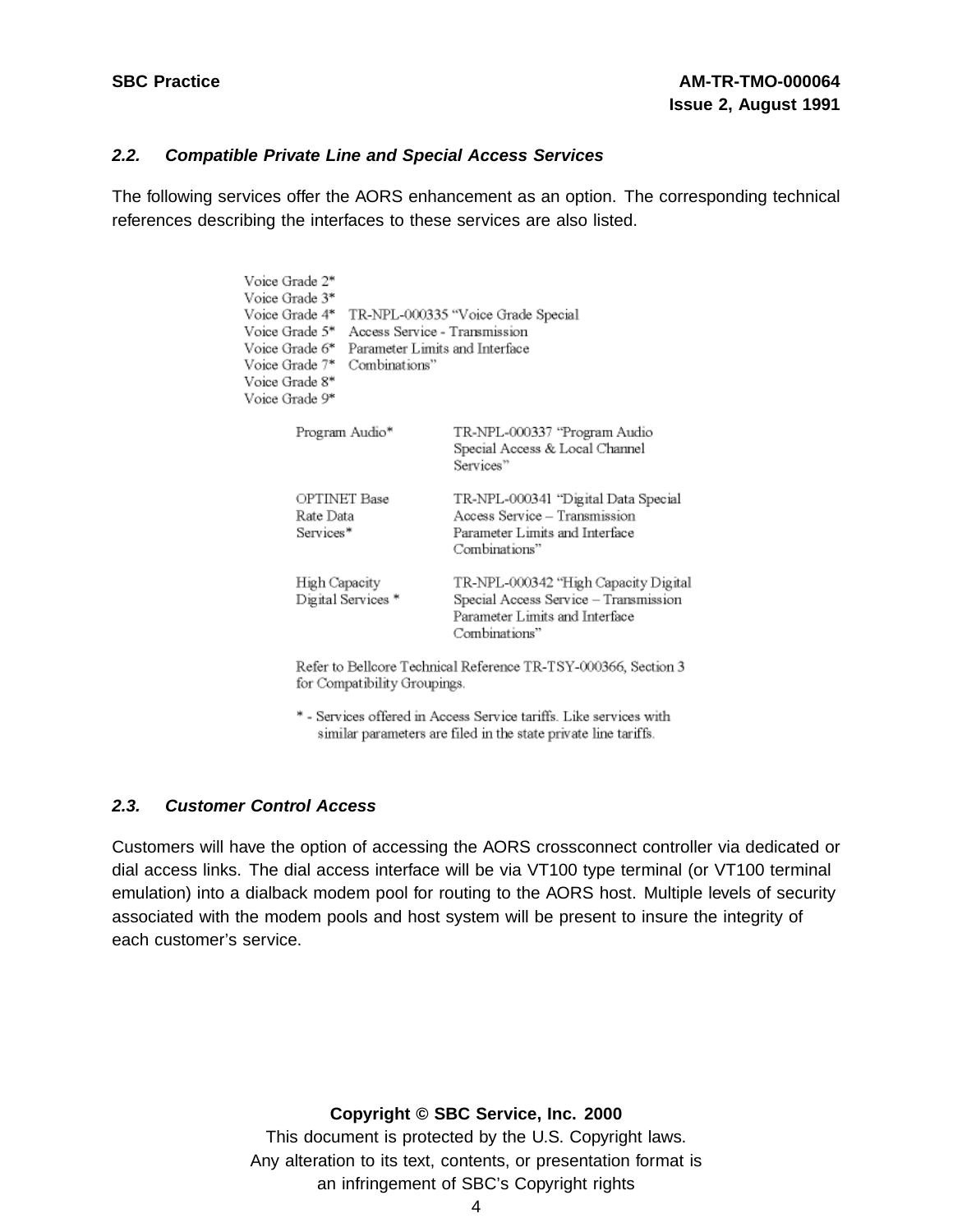# **3. Specific Requirements**

#### **3.1. Features and Functions**

AORS will allow the customer to make changes in the individual channel cross-connects within their leased Telco Private Line and Special Access DS-1 services. These changes may be mapped, stored and executed via the following feature options:

**On Demand** - The on demand option will execute immediate changes to the customer network configuration as specified by customer interaction with the system.

**Reservation** - The reservation option automatically executes a customer specified rearrangement at a customer specified time in the future.

Addition Major Customer Capabilities Include:

**NETWORK MODEL CAPABILITY** - Customers can predefine a network configuration of multiple cross-connections and initiate it with one command.

**NETWORK ADMINISTRATION** - The system keeps track of facilities, circuit identifications, reservations, facility status and facility use.

**BASIC ROUTING CAPABILITY** - Customers can define facility routes or paths to be used to connect channels in prespecified user defined tables.

**ENHANCED ROUTING CAPABILITY** - Customers can define routes that select a specific DS-0 or groups of DS-0s. This can override a basis route table.

**DISASTER RECOVERY** - Customers can predefine a recovery network and reconfigure on an emergency basis in the event of a failed facility to the customer premises.

**FACILITY IDENTIFICATION** - Customers can provide a pseudonym of their choice to Telco named facilities in the system. Configurations may be established to customer by connecting the pseudonyms at each end together.

**Copyright © SBC Service, Inc. 2000**